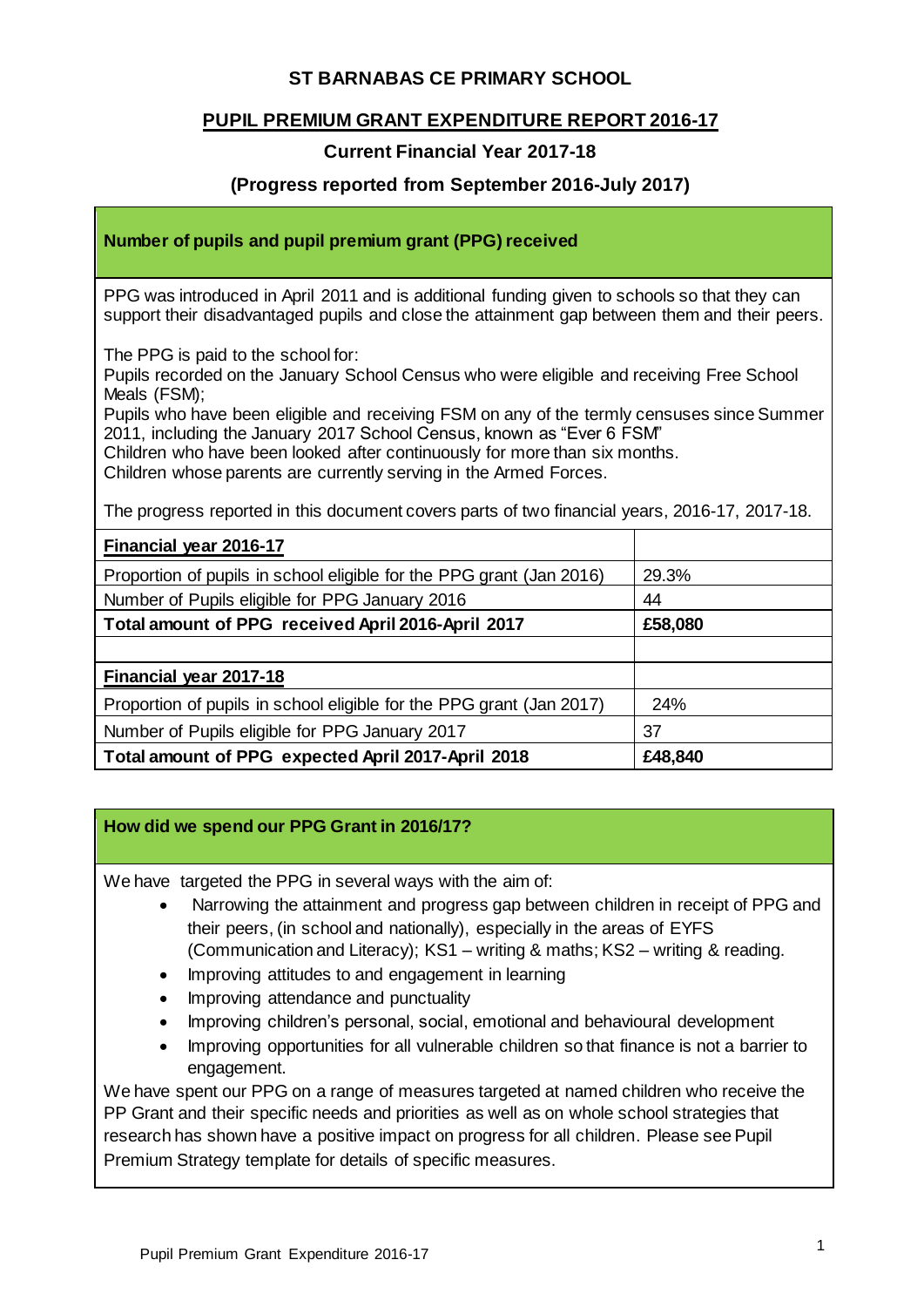#### **Attainment and Progress**

**Comparisons to National Data July 2017 (based on Analyse School Performance October 2017)**

**'Disadvantaged' pupils refers to pupils who were entitled to the Pupil Premium Grant in Year 6.**

**Disadvantaged pupil performance is compared to that of non-disadvantaged pupils nationally. Where disadvantaged pupil performance is below that of non-disadvantaged pupils this is referred to as 'the gap'.**

#### **End of Key Stage 2**

#### **There were 5 Disadvantaged pupils in this cohort**

#### *Progress:*

Compared to non-disadvantaged pupils nationally, the progress of PPG pupils has improved from 2016 in reading and writing.

*Reading*: Score improved from -2.2 to -0.8, and gap between school PPG and national nondisadvantaged pupils closed from -1.9 in 2016 to -1.1 in 2017

*Writing*: Score improved from -3.9 (2016) to 0.1 in 2017, and gap closed from -3.8 (2016) to - 0.1 in 2017.

*Maths*: Score declined from -0.8 (2016) to -1.8 in 2017, and gap has widened from -0.6 (2016) to -2.1 in 2017.

#### *Expected Attainment:*

Compared to non-disadvantaged pupils nationally, the % of children reaching expected standard improved from 2016 in Reading, Writing and Maths.

*Reading*: The attainment gap at expected standard is narrower than in 2016 (-17% compared to -34 in 2016) No gap is expected once remark of a papers is applied.

*Writing*: Gap has reduced from -41% (2016) to -1%, so almost near national.

*Maths :* Gap has reduced to -20% (from -38% in 2016)

#### **Higher Attainment:**

No disadvantaged pupils reached the higher standard in Reading and Writing in 2017, therefore the gap widened from 2016 in these subjects

Compared to non-disadvantaged pupils nationally, the % of children reaching the higher standard has widened in reading and writing but has reduced in maths.

*Reading*: No disadvantaged pupil has reached the higher standard in 2016 and 2017

*Writing*: Gap increased from -5% (2016) to -21%

*Maths:* Gap reduced from -20% (2016) to -7%

When reviewing prior attainment groups at KS1 compared to non-disadvantaged pupils nationally, the low attaining pupils performed better in reading, and middle attainers performed better in writing.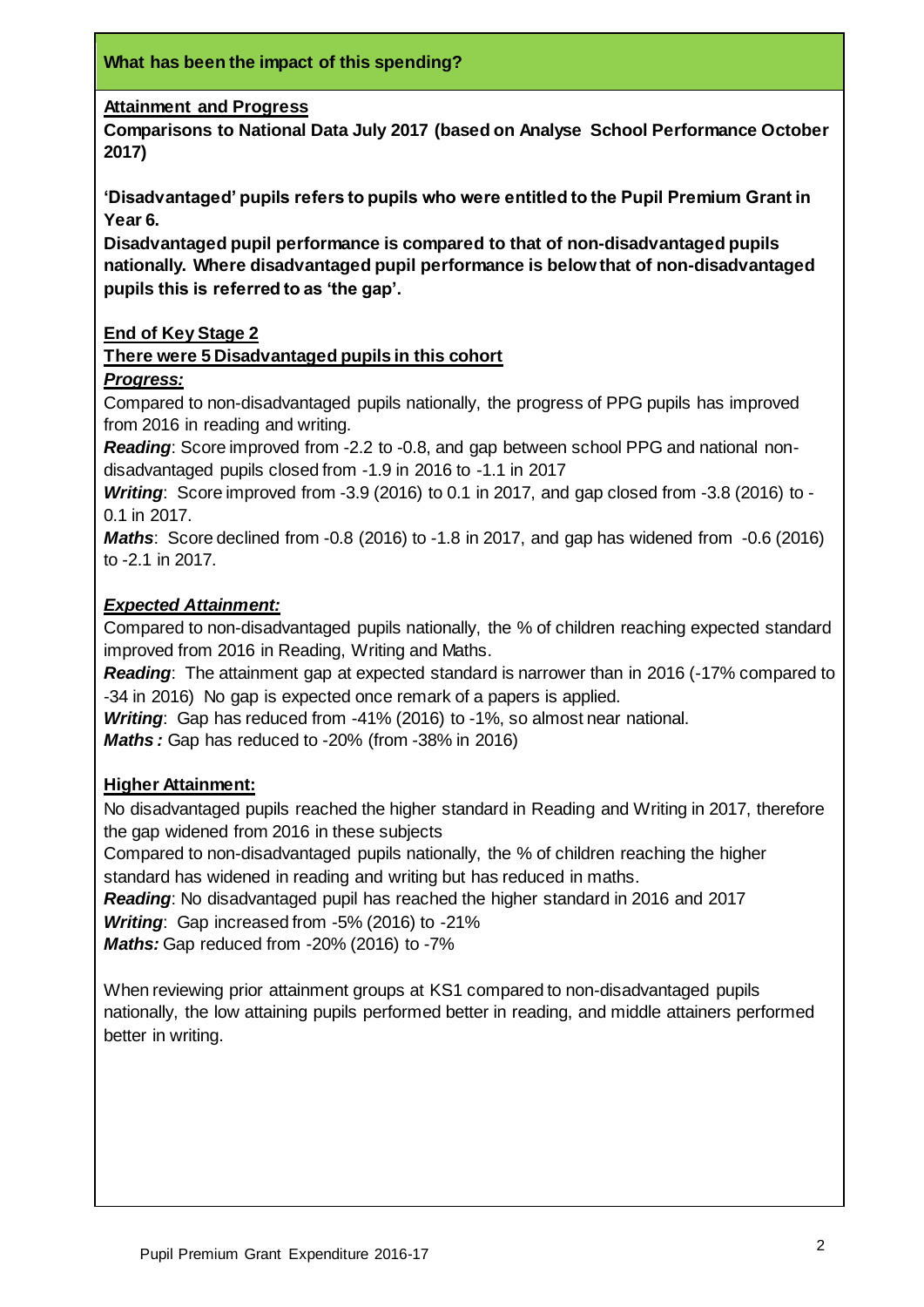# **At the end of Key Stage 1**

There were 3 disadvantaged pupils in this cohort.

## **Pupils reaching Expected standard**

The gap between school disadvantaged and non-disadvantaged pupils nationally has narrowed since 2016 across all subjects: Reading: (from -28% to -12%),Writing (from -53% to -15%) and Maths: (from -27% to -12%).

However, disadvantaged pupils are attaining slightly lower than national non-disadvantaged pupils in across all subjects.

## **Pupils reaching Greater Depth (Higher Standard)**

The gap has narrowed across all subjects,: Reading: (from -27% to +39%), Writing: (from-15% to +15%); Maths (from -20% to +44%)

Disadvantaged pupils are attaining above all pupils nationally in all three subjects.

# **EYFS**

Although the % of children obtaining a Good Level of Development (GLD) has declined from 86% (2016) to 67% (2017) it is nearly in line with the national figure for 2016 (no national figure for 2017 available.)

The in school gap between PPG and non PPG has widened from -3% (2016) to -8% (2017)

## **Phonics**

This year there has been a 21% increase in the % disadvantaged pupils passing the Y1 phonics screening (67% in 2016 to 88% this year). This figure is now above national for all pupils as well as for non-disadvantaged nationally.

The gap between disadvantaged and non-disadvantaged pupils has therefore been removed (from  $-16\%$  to  $+4\%$ )

## **Pastoral Support**

A high number of PPG pupils have benefitted from pastoral support in 2016-17. This has been through a mix of timetabled interventions to work on specific social and emotional issues but also on a needs basis – accessed by pupils as they have needed it, especially older KS2 pupils. Some PPG pupils have also worked with our Primary Mental Health Worker on anxiety and anger.

This support has also extended to the parents/carers of these pupils, on a range of issues affecting the wellbeing and attendance of pupils.

Four staff have completed a year long diploma in Therapeutic Skills For Schools, and these skills have been utilised on a daily basis to helping pupils with social and emotional difficulties.

We have seen improvements in resilience and attitude of the pupils who have accessed this support, meaning they have been more 'available to learn' and in the case of Year 6 pupils, able to make a successful transition to secondary school. Exclusions have been rare as pupils have been supported to better manage their emotions and pupils have acknowledged how helpful this support has been.

We acknowledge the need to continue to support pupils with their mental health and continue to develop resilience when difficulties in life arise.